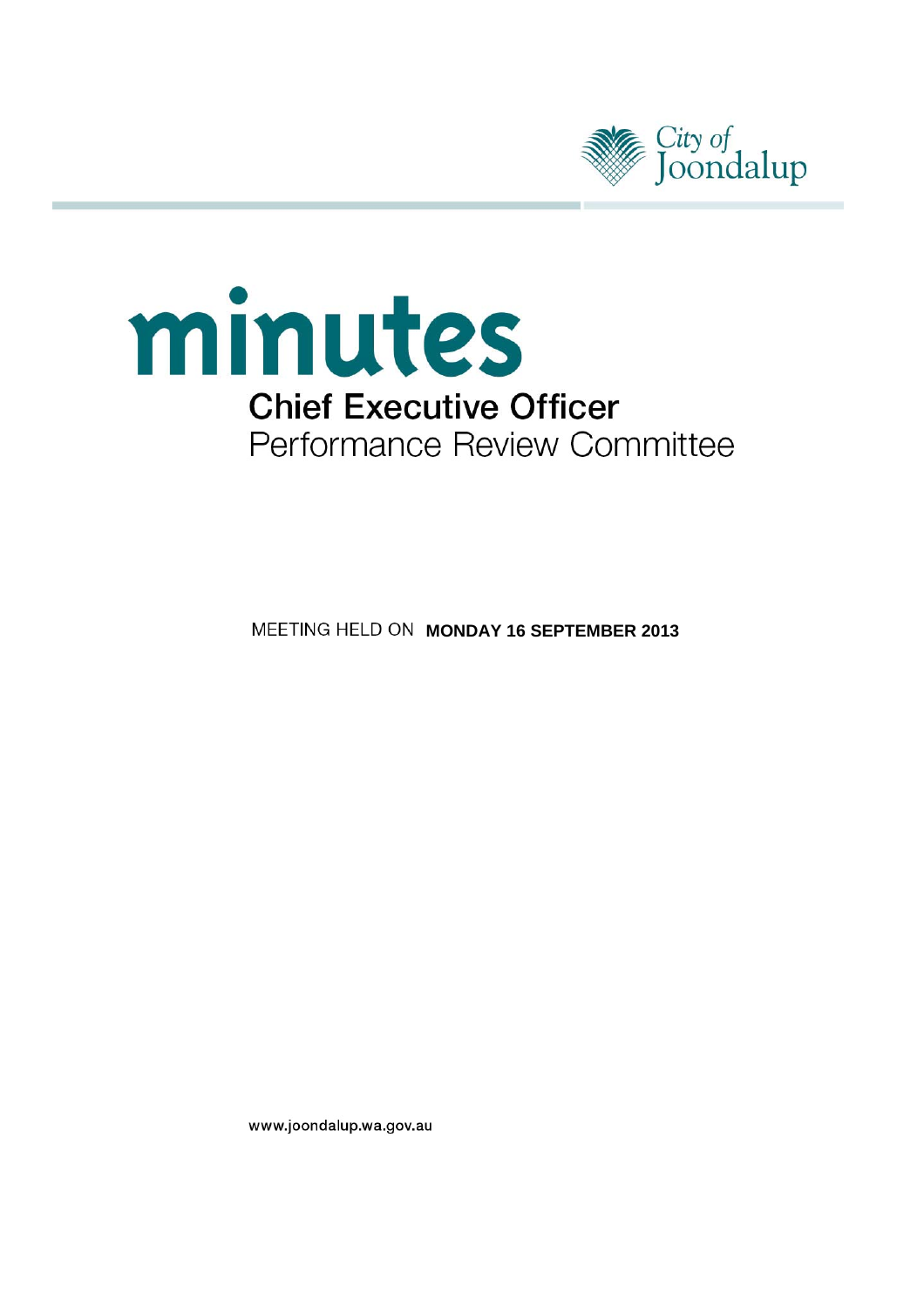# **TABLE OF CONTENTS**

| Item No.       | <b>Title</b>                                                                               |                |
|----------------|--------------------------------------------------------------------------------------------|----------------|
|                |                                                                                            |                |
|                | Declaration of Opening                                                                     | 3              |
|                | Apologies/Leave of absence                                                                 | 3              |
|                | <b>Confirmation of Minutes</b>                                                             | 3              |
|                | by the Presiding<br>Member without<br>Announcements<br>discussion                          | 4              |
|                | <b>Declarations of Interest</b>                                                            | 4              |
|                | Identification of matters for which the meeting may sit<br>behind closed doors             | 5              |
|                | Petitions and deputations                                                                  | 5              |
|                | Consideration of Change to Order of Business                                               | 5              |
|                | Reports                                                                                    | 6              |
| 1              | Confidential - Chief Executive Officer Concluded Annual<br>Performance Review - [74574]    | 6/9            |
| $\overline{2}$ | Confidential - Annual Salary Review - Chief Executive<br>Officer - [74574]                 | $\overline{7}$ |
| 1              | Confidential - Chief Executive Officer Concluded Annual<br>Performance Review - [74574]    | 9/6            |
| 3              | Confidential - Chief Executive Officer Annual Performance<br>Review Program 2014 - [74574] | 11             |
|                | Motions of which previous notice has been given                                            | 13             |
|                | Requests for Reports for future consideration                                              | 13             |
|                | Closure                                                                                    | 13             |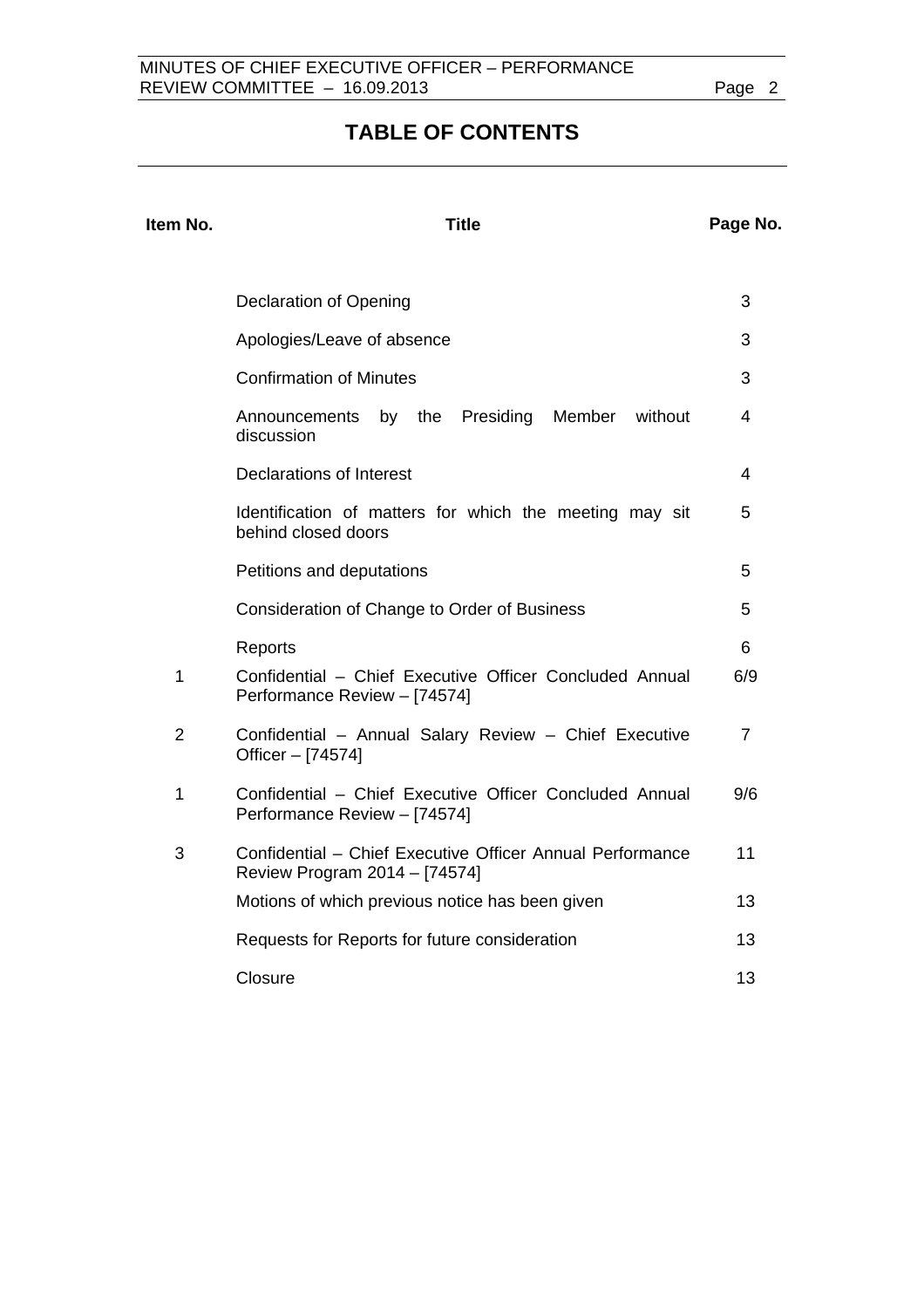# **CITY OF JOONDALUP**

## <span id="page-2-0"></span>**MINUTES OF THE CHIEF EXECUTIVE OFFICER – PERFORMANCE REVIEW COMMITTEE MEETING HELD IN CONFERENCE ROOM 2, JOONDALUP CIVIC CENTRE, BOAS AVENUE, JOONDALUP ON MONDAY 16 SEPTEMBER 2013.**

## **ATTENDANCE**

## **Committee Members:**

| Mayor Troy Pickard<br>Cr Geoff Amphlett, JP<br>Cr John Chester<br>Cr Russ Fishwick, JP | <b>Presiding Member</b><br><b>Deputy Presiding Member</b> |                   |
|----------------------------------------------------------------------------------------|-----------------------------------------------------------|-------------------|
| Cr Kerry Hollywood<br>Cr Mike Norman<br>Cr Sam Thomas                                  | Deputising for Cr McLean                                  | Arrived at 6.08pm |
| <b>Officers:</b>                                                                       |                                                           |                   |

| Mr Mike Tidy     | <b>Director Corporate Services</b> |
|------------------|------------------------------------|
| Mr Brad Sillence | <b>Manager Governance</b>          |

# **DECLARATION OF OPENING**

The Presiding Member declared the meeting open at 6.01pm.

# **APOLOGIES/LEAVE OF ABSENCE**

### **Leave of Absence previously approved**

| Cr Tom McLean, JP | 22 August to 18 September 2013 inclusive.   |
|-------------------|---------------------------------------------|
| Cr Liam Gobbert   | 23 August to 23 September 2013 inclusive.   |
| Cr Brian Corr     | 8 September to 27 September 2013 inclusive. |

### **CONFIRMATION OF MINUTES**

MINUTES OF THE CHIEF EXECUTIVE OFFICER – PERFORMANCE REVIEW COMMITTEE MEETING HELD ON 2 SEPTEMBER 2013

**MOVED Cr Fishwick SECONDED Cr Amphlett that the minutes of the meeting of the Chief Executive Officer – Performance Review Committee held on 2 September 2013 be confirmed as a true and correct record.** 

# **The Motion was Put and CARRIED (6/0)**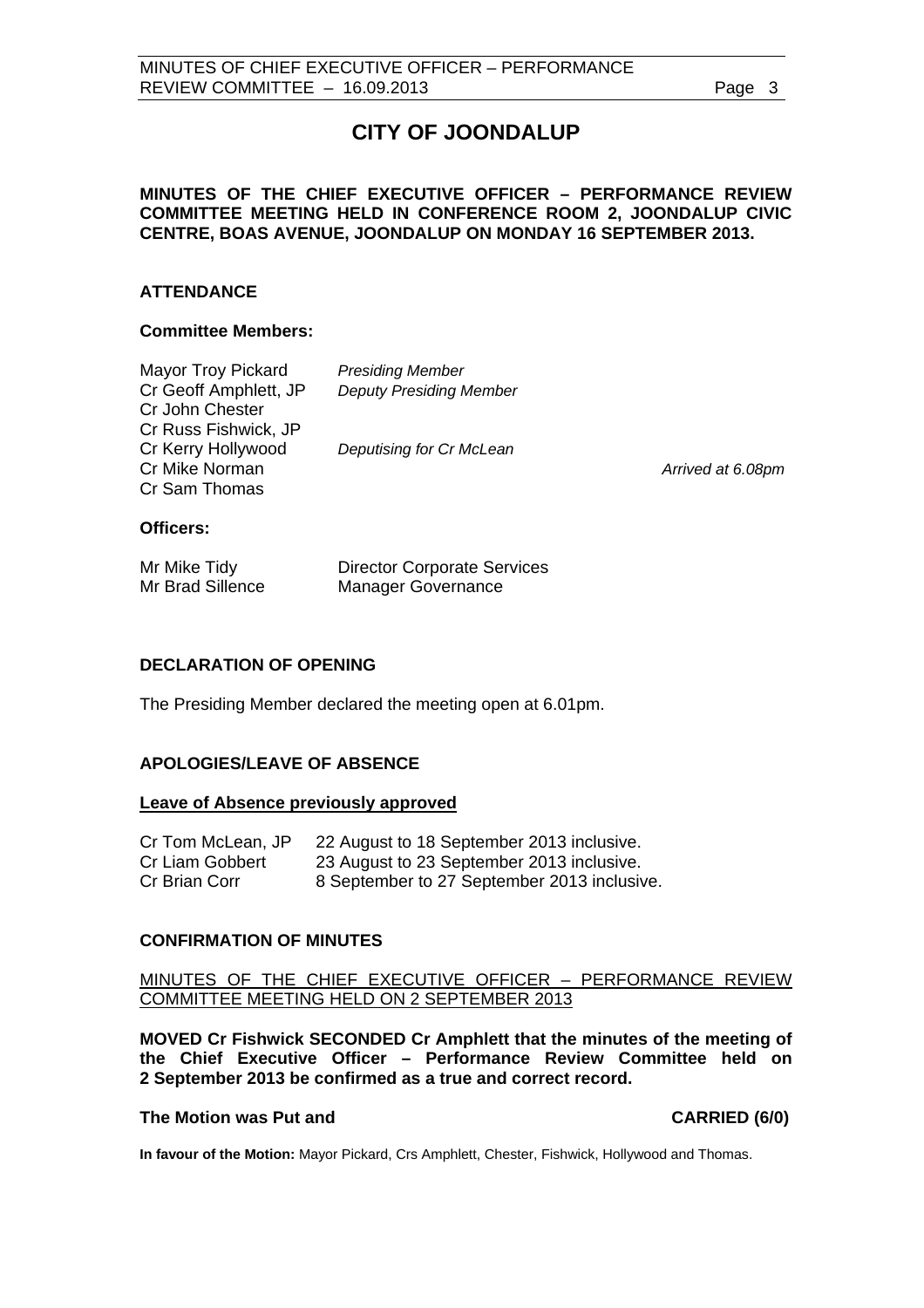# <span id="page-3-0"></span>**ANNOUNCEMENTS BY THE PRESIDING MEMBER WITHOUT DISCUSSION**

Nil.

# **DECLARATIONS OF INTEREST**

## **Disclosure of Financial Interest**

A declaration under this section requires that the nature of the interest must be disclosed. Consequently a member who has made a declaration must not preside, participate in, or be present during any discussion or decision-making procedure relating to the matter the subject of the declaration. An employee is required to disclose their financial interest and if required to do so by the Council must disclose the extent of the interest. Employees are required to disclose their financial interests where they are required to present verbal or written reports to the Council. Employees are able to continue to provide advice to the Council in the decision making process if they have disclosed their interest.

| <b>Name/Position</b>      | Mr Garry Hunt - Chief Executive Officer.                  |  |
|---------------------------|-----------------------------------------------------------|--|
| <b>Item No./Subject</b>   | Item 1 - Confidential - Chief Executive Officer Concluded |  |
|                           | Annual Performance Review.                                |  |
| <b>Nature of interest</b> | Financial.                                                |  |
| <b>Extent of Interest</b> | Mr Hunt holds the position of CEO.                        |  |

| <b>Name/Position</b>      | Mr Garry Hunt - Chief Executive Officer.             |  |
|---------------------------|------------------------------------------------------|--|
| <b>Item No./Subject</b>   | Item 2 - Confidential - Annual Salary Review - Chief |  |
|                           | <b>Executive Officer.</b>                            |  |
| <b>Nature of interest</b> | Financial.                                           |  |
| <b>Extent of Interest</b> | Mr Hunt holds the position of CEO.                   |  |

| <b>Name/Position</b>      | Mr Garry Hunt - Chief Executive Officer.               |  |
|---------------------------|--------------------------------------------------------|--|
| <b>Item No./Subject</b>   | Item 3 - Confidential - Chief Executive Officer Annual |  |
|                           | Performance Review Program 2014.                       |  |
| <b>Nature of interest</b> | Financial.                                             |  |
| <b>Extent of Interest</b> | Mr Hunt holds the position of CEO.                     |  |

### **Disclosure of interest affecting impartiality**

Elected Members (in accordance with Regulation 11 of the *Local Government [Rules of Conduct] Regulations 2007)* and employees (in accordance with the Code of Conduct) are required to declare any interest that may affect their impartiality in considering a matter. This declaration does not restrict any right to participate in or be present during the decision-making process. The Elected Member/employee is also encouraged to disclose the nature of the interest.

| <b>Name/Position</b>      | Mr Mike Tidy - Director Corporate Services.               |
|---------------------------|-----------------------------------------------------------|
| <b>Item No./Subject</b>   | Item 1 - Confidential - Chief Executive Officer Concluded |
|                           | Annual Performance Review.                                |
| <b>Nature of interest</b> | Interest that may affect impartiality.                    |
| <b>Extent of Interest</b> | Due to the nature of his employment relationship with the |
|                           | CEO.                                                      |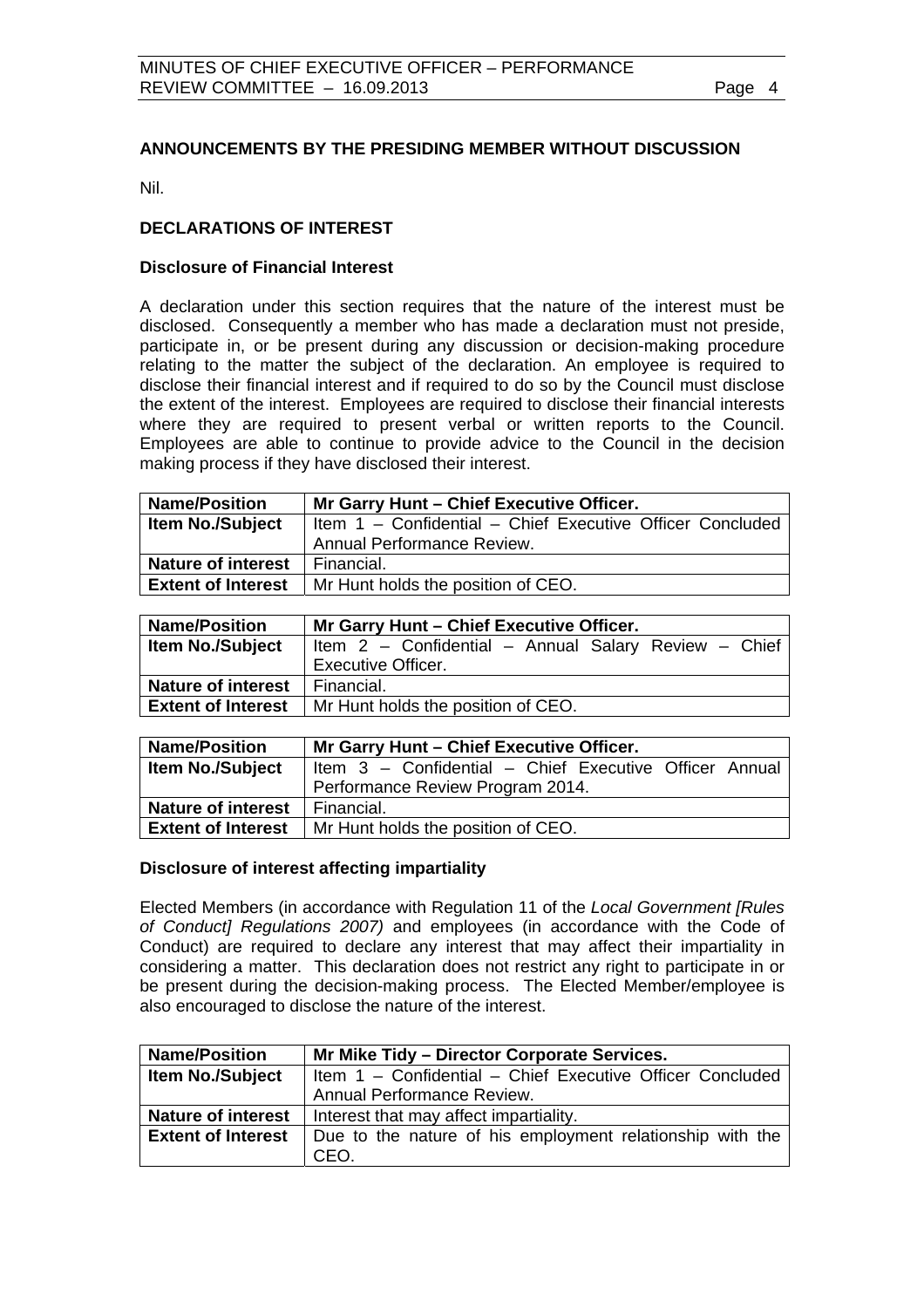<span id="page-4-0"></span>MINUTES OF CHIEF EXECUTIVE OFFICER – PERFORMANCE REVIEW COMMITTEE - 16.09.2013 Page 5

| <b>Name/Position</b>      | Mr Mike Tidy - Director Corporate Services.               |
|---------------------------|-----------------------------------------------------------|
| <b>Item No./Subject</b>   | Item 2 - Confidential - Annual Salary Review - Chief      |
|                           | <b>Executive Officer.</b>                                 |
| <b>Nature of interest</b> | Interest that may affect impartiality.                    |
| <b>Extent of Interest</b> | Due to the nature of his employment relationship with the |
|                           | CEO.                                                      |
|                           |                                                           |

| <b>Name/Position</b>      | Mr Mike Tidy - Director Corporate Services.                       |  |
|---------------------------|-------------------------------------------------------------------|--|
| <b>Item No./Subject</b>   | Item 3 - Confidential - Chief Executive Officer Annual            |  |
|                           | Performance Review Program 2014.                                  |  |
| <b>Nature of interest</b> | Interest that may affect impartiality.                            |  |
| <b>Extent of Interest</b> | Due to the nature of his employment relationship with the<br>CEO. |  |

# **IDENTIFICATION OF MATTERS FOR WHICH THE MEETING MAY SIT BEHIND CLOSED DOORS**

In accordance with Clause 76 of the City's *Standing Orders Local Law 2005*, this meeting was not open to the public.

## **PETITIONS AND DEPUTATIONS**

Nil.

*Cr Norman entered the meeting room at 6.08pm.* 

## **MOTION TO CHANGE ORDER OF BUSINESS**

#### CONSIDERATION OF CHANGE TO ORDER OF BUSINESS - [02154]

**MOVED Cr Amphlett, SECONDED Cr Hollywood that the Chief Executive Officer – Performance Review Committee suspends clause 14(4) of the City's** *Standing Orders Local Law 2005* **– Order of Business, to allow the items of business to be considered out of sequence as they are listed on the agenda, dealing with Item 2 – Confidential – Annual Salary Review – Chief Executive Officer prior to considering Item 1 – Confidential – Chief Executive Officer Concluded Annual Performance Review.** 

#### **The Motion was Put and CARRIED (7/0) CARRIED (7/0)**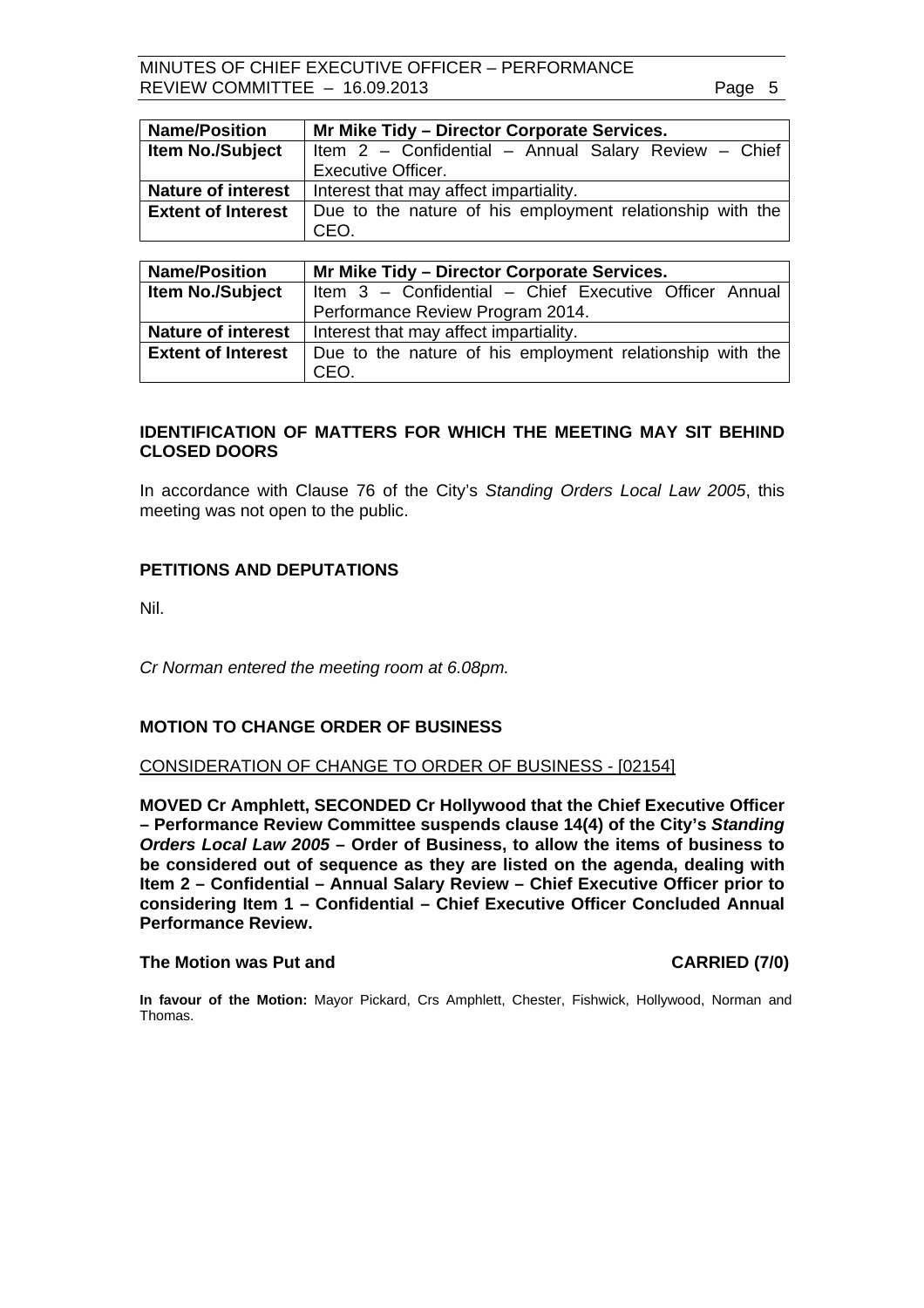# <span id="page-5-0"></span>**REPORTS**

### **Disclosure of Financial Interest**

| <b>Name/Position</b>      | Mr Garry Hunt - Chief Executive Officer.                  |  |
|---------------------------|-----------------------------------------------------------|--|
| <b>Item No./Subject</b>   | Item 1 - Confidential - Chief Executive Officer Concluded |  |
|                           | <b>Annual Performance Review.</b>                         |  |
| <b>Nature of interest</b> | Financial.                                                |  |
| <b>Extent of Interest</b> | Mr Hunt holds the position of CEO.                        |  |

### **Disclosure of interest that may affect impartiality**

| <b>Name/Position</b>      | Mr Mike Tidy - Director Corporate Services.                       |  |
|---------------------------|-------------------------------------------------------------------|--|
| <b>Item No./Subject</b>   | Item 1 - Confidential - Chief Executive Officer Concluded         |  |
|                           | Annual Performance Review.                                        |  |
| <b>Nature of interest</b> | Interest that may affect impartiality.                            |  |
| <b>Extent of Interest</b> | Due to the nature of his employment relationship with the<br>CEO. |  |
|                           |                                                                   |  |

# **ITEM 1 CONFIDENTIAL – CHIEF EXECUTIVE OFFICER CONCLUDED ANNUAL PERFORMANCE REVIEW**

| <b>WARD</b> | All |
|-------------|-----|
|             |     |

| <b>RESPONSIBLE</b> | Mr Mike Tidy              |
|--------------------|---------------------------|
| <b>DIRECTOR</b>    | <b>Corporate Services</b> |

### **FILE NUMBER** 74574, 101515

**ATTACHMENTS** Attachment 1 Chief Executive Officer Confidential Concluded Annual Performance Review Report (to be distributed under separate cover).

> *(Please Note: The Report and Attachment are confidential and will appear in the official Minute Book only)*

**AUTHORITY / DISCRETION** Executive - The substantial direction setting and oversight role of Council, such as adopting plans and reports, accepting tenders, directing operations, setting and amending budgets.

This Item was dealt with following Item 2 - Confidential – Annual Salary Review – Chief Executive Officer (page 9 refers).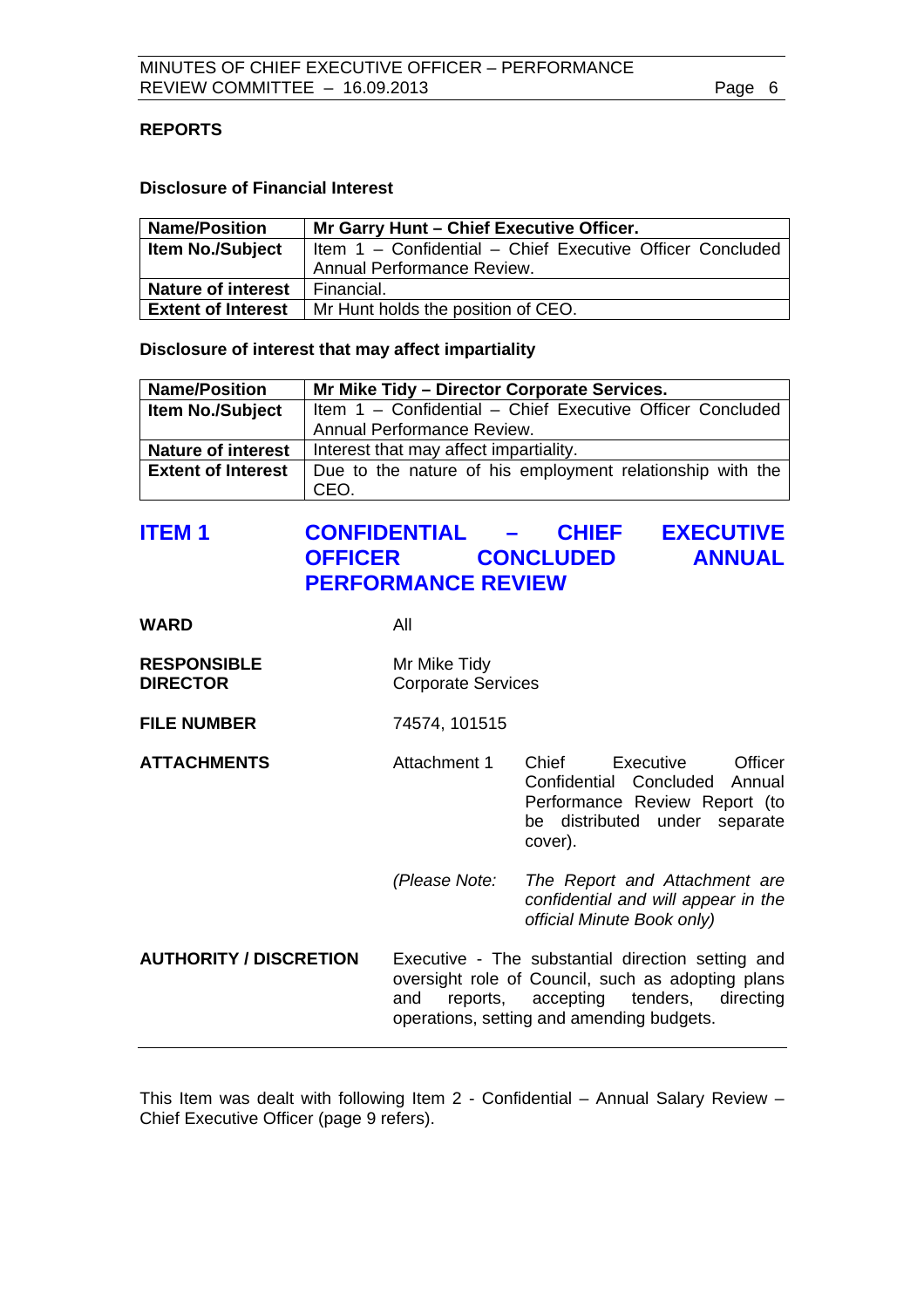# <span id="page-6-0"></span>**Disclosure of Financial Interest**

| <b>Name/Position</b>      | Mr Garry Hunt - Chief Executive Officer.             |  |
|---------------------------|------------------------------------------------------|--|
| <b>Item No./Subject</b>   | Item 2 - Confidential - Annual Salary Review - Chief |  |
|                           | <b>Executive Officer.</b>                            |  |
| <b>Nature of interest</b> | Financial.                                           |  |
| <b>Extent of Interest</b> | Mr Hunt holds the position of CEO.                   |  |

**Disclosure of interest that may affect impartiality** 

| <b>Name/Position</b>      | Mr Mike Tidy - Director Corporate Services.                       |
|---------------------------|-------------------------------------------------------------------|
| <b>Item No./Subject</b>   | Item 2 - Confidential - Annual Salary Review - Chief              |
|                           | <b>Executive Officer.</b>                                         |
| <b>Nature of interest</b> | Interest that may affect impartiality.                            |
| <b>Extent of Interest</b> | Due to the nature of his employment relationship with the<br>CEO. |

# **ITEM 2 CONFIDENTIAL – ANNUAL SALARY REVIEW - CHIEF EXECUTIVE OFFICER**

| <b>WARD</b>                           | All                                       |                                                                                                                                                                                              |
|---------------------------------------|-------------------------------------------|----------------------------------------------------------------------------------------------------------------------------------------------------------------------------------------------|
| <b>RESPONSIBLE</b><br><b>DIRECTOR</b> | Mr Mike Tidy<br><b>Corporate Services</b> |                                                                                                                                                                                              |
| <b>FILE NUMBER</b>                    | 74574, 101515                             |                                                                                                                                                                                              |
| <b>ATTACHMENTS</b>                    | Attachment 1                              | Confidential Report Annual Salary<br>Review - Chief Executive Officer<br>(to be distributed under separate<br>cover).                                                                        |
|                                       | (Please Note:                             | The Report and Attachment are<br>confidential and will appear in the<br>official Minute Book only).                                                                                          |
| <b>AUTHORITY / DISCRETION</b>         | and                                       | Executive - The substantial direction setting and<br>oversight role of Council, such as adopting plans<br>reports, accepting tenders, directing<br>operations, setting and amending budgets. |

This report is confidential in accordance with Section 5.23(2)(a) of the *Local Government Act 1995*, which permits the meeting to be closed to the public for business relating to the following:

*a matter affecting an employee.* 

A full report was provided to Elected Members under separate cover. The report is not for publication.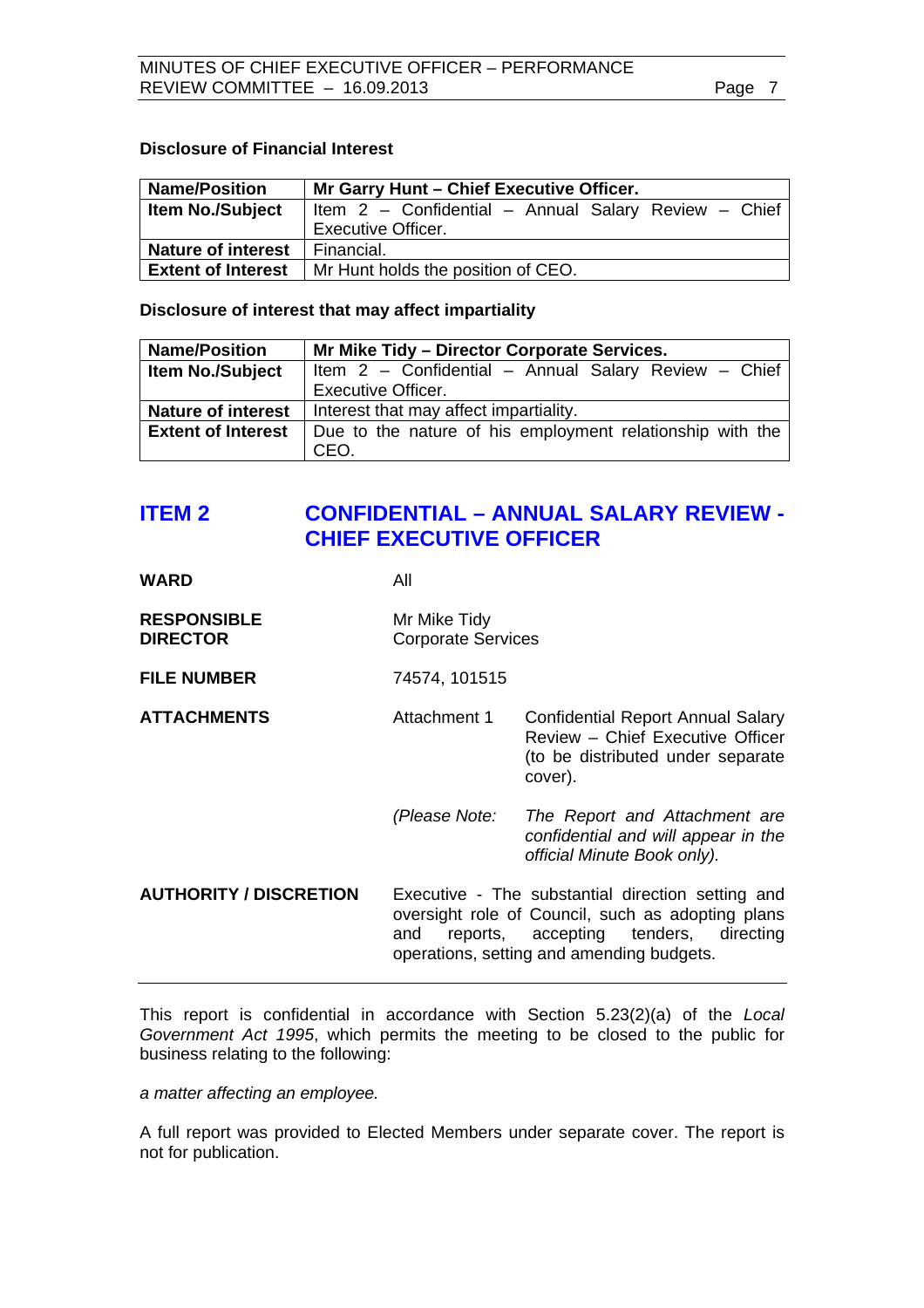# **OFFICER'S RECOMMENDATION**

That the Chief Executive Officer - Performance Review Committee GIVES consideration to the Confidential Report – Annual Salary Review – Chief Executive Officer, provided as Attachment 1 to this Report and MAKES a recommendation to Council on the annual salary review of the Chief Executive Officer.

**MOVED Cr Chester, SECONDED Cr Amphlett that giving consideration to the Confidential Report – Annual Salary Review – Chief Executive Officer, provided as Attachment 1 to this Report, Council ADOPTS the Chief Executive Officer's total reward package for the 2013 Annual Salary Review with a 4.0% increase to \$355,421.** 

### The Motion was Put and **CARRIED** (7/0)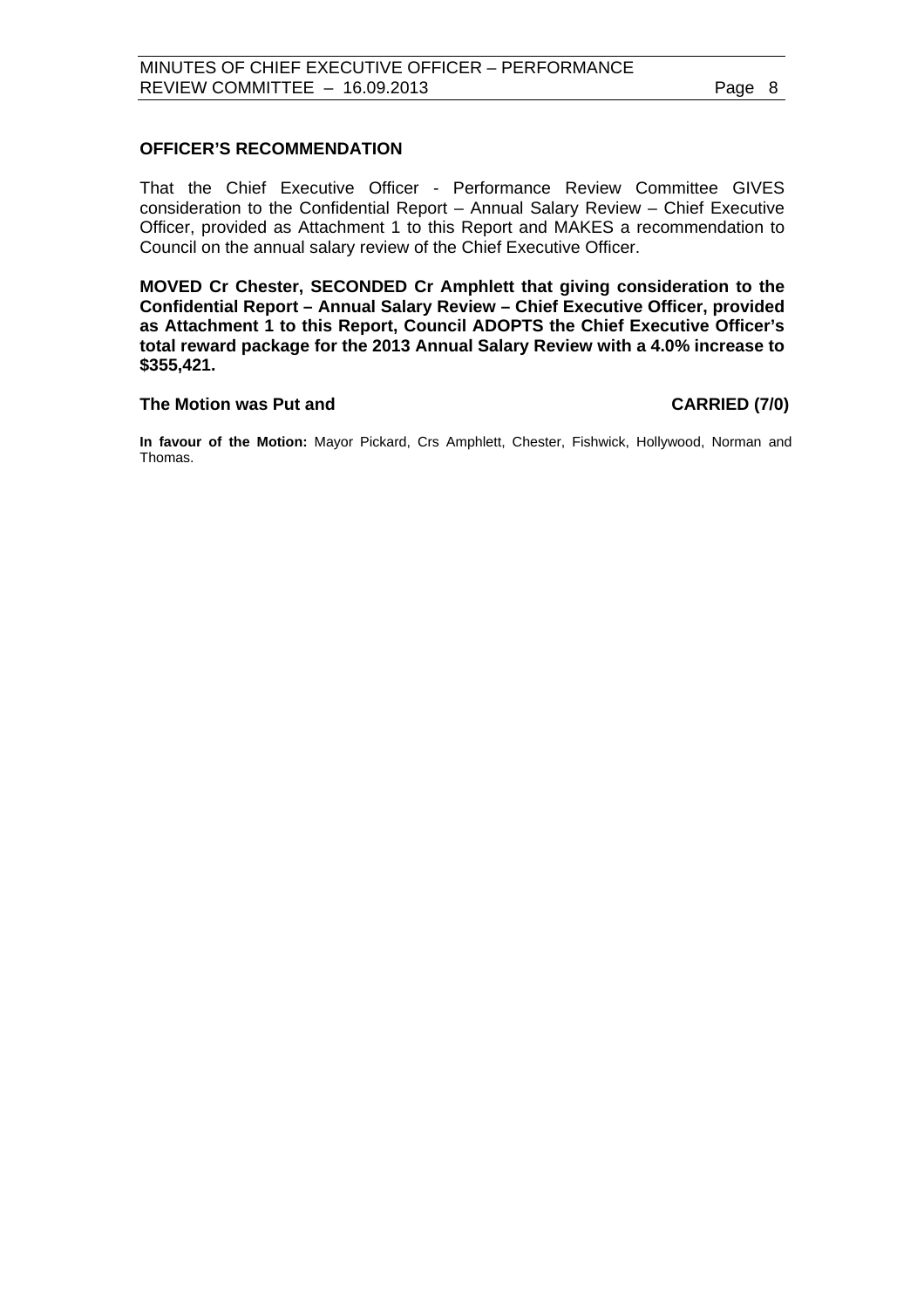# <span id="page-8-0"></span>**Disclosure of Financial Interest**

| <b>Name/Position</b>      | Mr Garry Hunt - Chief Executive Officer.                  |  |
|---------------------------|-----------------------------------------------------------|--|
| <b>Item No./Subject</b>   | Item 1 - Confidential - Chief Executive Officer Concluded |  |
|                           | <b>Annual Performance Review.</b>                         |  |
| <b>Nature of interest</b> | Financial.                                                |  |
| <b>Extent of Interest</b> | Mr Hunt holds the position of CEO.                        |  |

**Disclosure of interest that may affect impartiality** 

| <b>Name/Position</b>      | Mr Mike Tidy - Director Corporate Services.                       |
|---------------------------|-------------------------------------------------------------------|
| <b>Item No./Subject</b>   | Item 1 - Confidential - Chief Executive Officer Concluded         |
|                           | Annual Performance Review.                                        |
| <b>Nature of interest</b> | Interest that may affect impartiality.                            |
| <b>Extent of Interest</b> | Due to the nature of his employment relationship with the<br>CEO. |

# **ITEM 1 CONFIDENTIAL – CHIEF EXECUTIVE OFFICER CONCLUDED ANNUAL PERFORMANCE REVIEW**

### **WARD** All

| <b>RESPONSIBLE</b> | Mr Mike Tidy              |
|--------------------|---------------------------|
| <b>DIRECTOR</b>    | <b>Corporate Services</b> |

# **FILE NUMBER** 74574, 101515

**ATTACHMENTS** Attachment 1 Chief Executive Officer Confidential Concluded Annual Performance Review Report (to be distributed under separate cover).

> *(Please Note: The Report and Attachment are confidential and will appear in the official Minute Book only)*

**AUTHORITY / DISCRETION** Executive - The substantial direction setting and oversight role of Council, such as adopting plans and reports, accepting tenders, directing operations, setting and amending budgets.

This report is confidential in accordance with Section 5.23(2)(a) of the *Local Government Act 1995*, which permits the meeting to be closed to the public for business relating to the following:

### *a matter affecting an employee.*

A full report was provided to Elected Members under separate cover. The report is not for publication.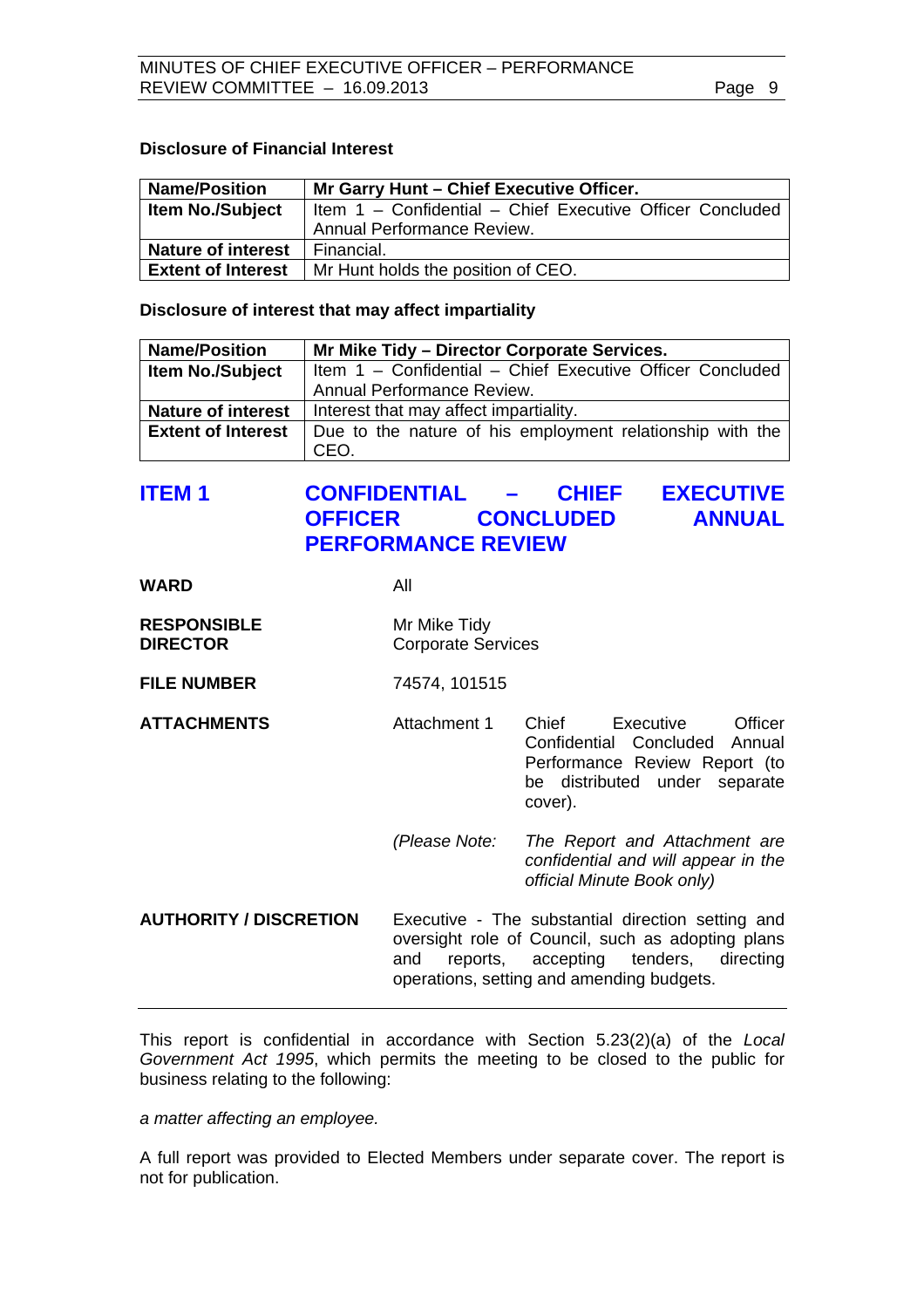# **OFFICER'S RECOMMENDATION**

That Council ADOPTS the Chief Executive Officer Performance Review Committee's Confidential Concluded Annual Performance Review Report and ENDORSES the overall rating of .......(to be determined by the committee).

**MOVED Cr Amphlett, SECONDED Cr Thomas that Council ADOPTS the Chief Executive Officer Performance Review Committee's Confidential Concluded Annual Performance Review Report and ENDORSES the overall rating that Mr Hunt's performance has continued to have met the Elected Member's expectations to the highest standard in his role of Chief Executive Officer.** 

### **The Motion was Put and CARRIED (7/0)**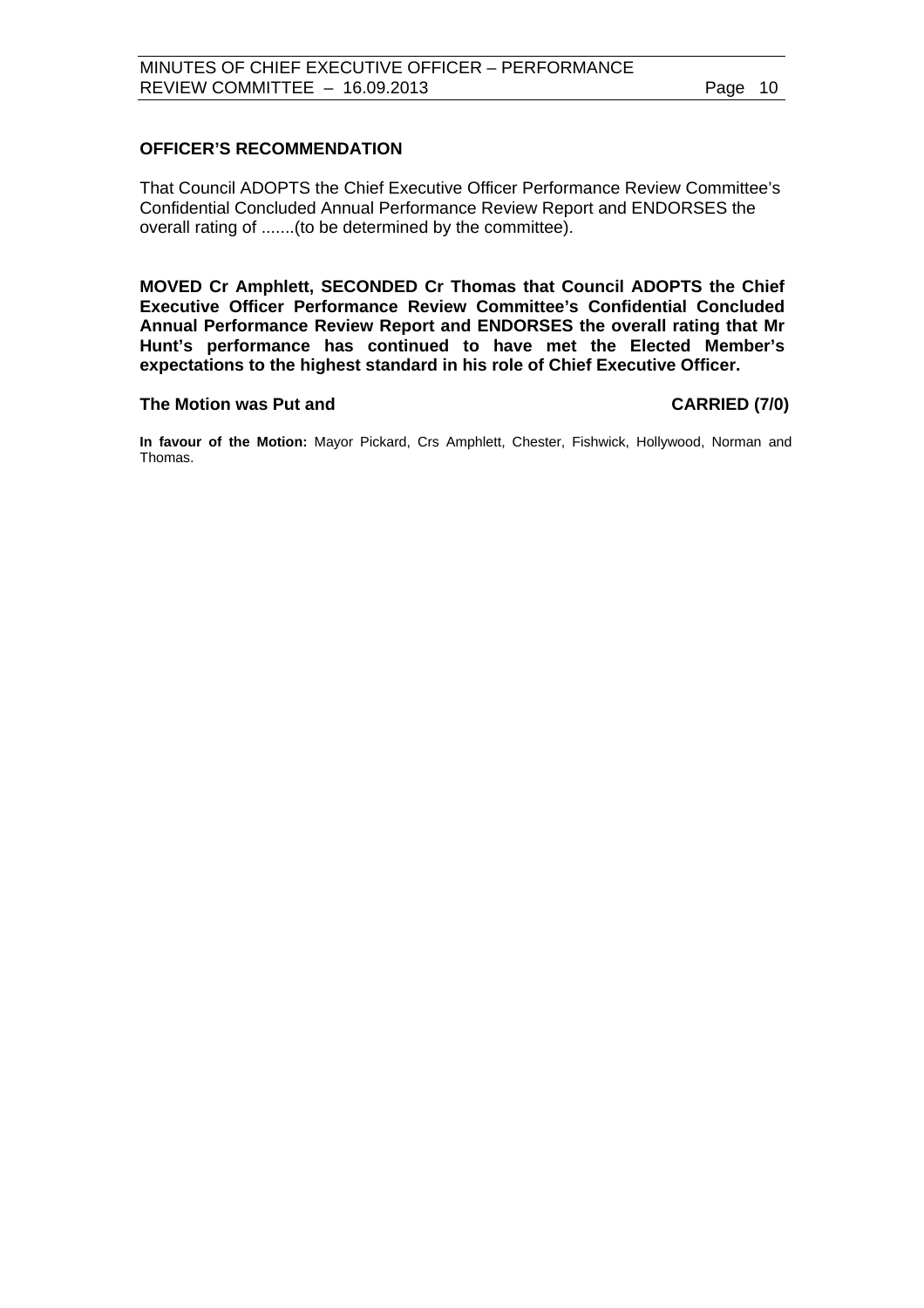# <span id="page-10-0"></span>**Disclosure of Financial Interest**

| <b>Name/Position</b>      | Mr Garry Hunt - Chief Executive Officer.               |  |
|---------------------------|--------------------------------------------------------|--|
| <b>Item No./Subject</b>   | Item 3 - Confidential - Chief Executive Officer Annual |  |
|                           | Performance Review Program 2014.                       |  |
| <b>Nature of interest</b> | Financial.                                             |  |
| <b>Extent of Interest</b> | Mr Hunt holds the position of CEO.                     |  |

**Disclosure of interest that may affect impartiality** 

| <b>Name/Position</b>      | Mr Mike Tidy - Director Corporate Services.                       |
|---------------------------|-------------------------------------------------------------------|
| <b>Item No./Subject</b>   | Item 3 - Confidential - Chief Executive Officer Annual            |
|                           | Performance Review Program 2014.                                  |
| <b>Nature of interest</b> | Interest that may affect impartiality.                            |
| <b>Extent of Interest</b> | Due to the nature of his employment relationship with the<br>CEO. |

# **ITEM 3 CONFIDENTIAL – CHIEF EXECUTIVE OFFICER ANNUAL PERFORMANCE REVIEW PROGRAM 2014**

| <b>WARD</b>        | All                       |
|--------------------|---------------------------|
| <b>RESPONSIBLE</b> | Mr Mike Tidy              |
| <b>DIRECTOR</b>    | <b>Corporate Services</b> |

**FILE NUMBER** 74574, 101515

**ATTACHMENTS** Attachment 1 Clauses 11 and 12.10 of the Chief Executive Officer's Contract of Employment. Attachment 2 Chief Executive Officer Performance Review – Timetable 2014. Attachment 3 Chief Executive Officer KPIs 2013-14.  *(Please Note: The Report and Attachments are confidential and will appear in the* 

**AUTHORITY / DISCRETION** Executive - The substantial direction setting and oversight role of Council, such as adopting plans and reports, accepting tenders, directing operations, setting and amending budgets.

*official Minute Book only).*

This report is confidential in accordance with Section 5.23(2)(a) of the *Local Government Act 1995*, which permits the meeting to be closed to the public for business relating to the following:

*a matter affecting an employee.*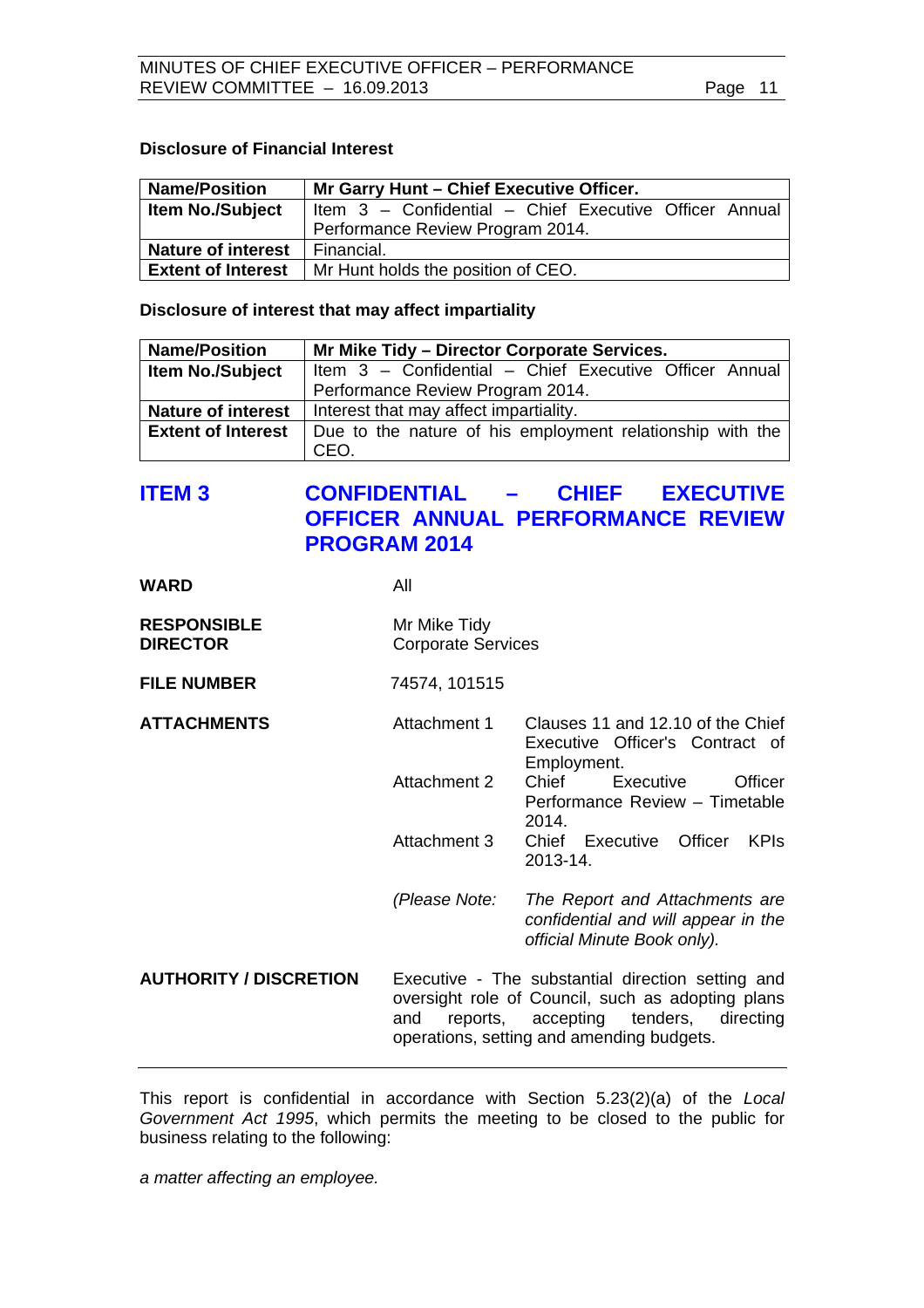A full report was provided to Elected Members under separate cover. The report is not for publication.

### **OFFICER'S RECOMMENDATION**

That the Chief Executive Officer – Performance Review Committee:

- 1 APPROVES the timetable for the performance review of the Chief Executive Officer and sets the date for the formal performance review interview as Monday 2 September 2014;
- 2 REQUESTS Workplace Solutions (John Phillips) be appointed as the external and independent HR expert for the Chief Executive Officer Performance Review Committee to consult with and seek guidance from and to facilitate the review of the Chief Executive Officer's performance for 2014;
- 3 ENDORSES the process of seeking input into the CEO's KPIs from Elected Members at the same time as feedback is provided in relation to the CEO's performance review and that the review of the CEO's KPIs be undertaken at the interview with the CEO in relation to his annual performance;
- 4 ENDORSES the process of undertaking the annual salary review at the same meeting as its consideration of the Concluded Annual Performance Review Report.

# **MOVED Cr Fishwick, SECONDED Cr Norman that the Chief Executive Officer – Performance Review Committee:**

- **1 APPROVES the timetable for the performance review of the Chief Executive Officer with the deletion of the first meeting of the Chief Executive Officer – Performance Review Committee scheduled to occur on 2 June 2014, and sets the date for the formal performance review interview as Monday 2 September 2014;**
- **2 REQUESTS Workplace Solutions (John Phillips) be appointed as the external and independent HR expert for the Chief Executive Officer Performance Review Committee to consult with and seek guidance from and to facilitate the review of the Chief Executive Officer's performance for 2014;**
- **3 ENDORSES the process of seeking input into the CEO's KPIs from Elected Members at the same time as feedback is provided in relation to the CEO's performance review and that the review of the CEO's KPIs be undertaken at the interview with the CEO in relation to his annual performance;**
- **4 ENDORSES the process of undertaking the annual salary review at the same meeting as its consideration of the Concluded Annual Performance Review Report.**

#### **The Motion was Put and CARRIED (7/0)**